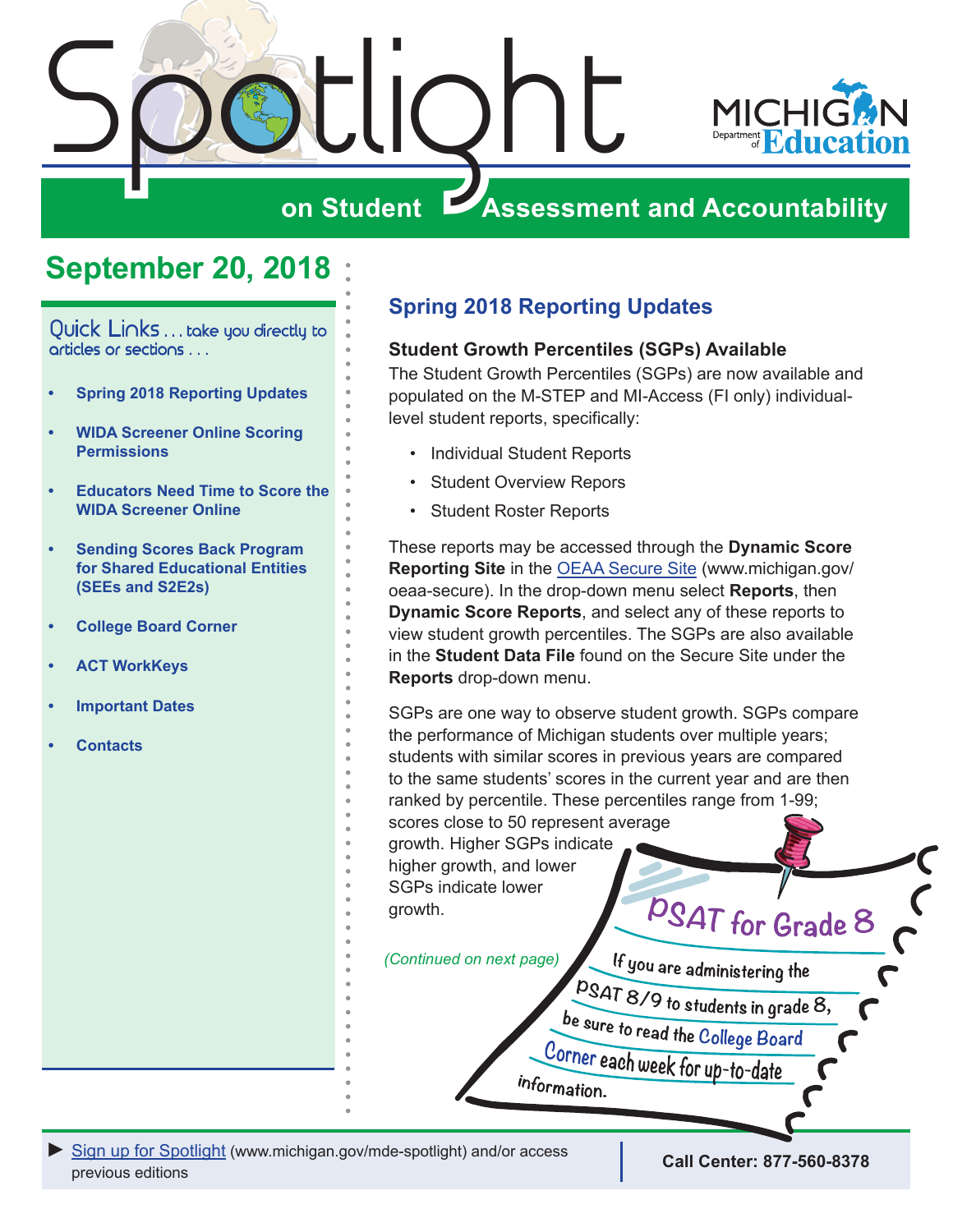# <span id="page-1-0"></span>**on Student Assessment and Accountability** Spotlight

For further details on SGPs, review the **Interpretive Guide to Reports** on both the [M-STEP web page](www.michigan.gov/mstep) (www.michigan.gov/mstep) and the [MI-Access web](http://www.michigan.gov/mi-access)  [page \(](http://www.michigan.gov/mi-access)www.michigan.gov/mi-access) under the **Reporting** Section.

#### **Spring 2018 MI-Access Functional Independence (FI) Student Writing Responses Available on Roster Reports**

In years past, the Michigan Department of Education (MDE) has provided schools with a CD containing images of student-constructed responses (writing and drawing) from the FI ELA: Expressing Ideas test.

New this year we will be providing images of the Student Writing Responses on the **School Roster**  report via a PDF link directing you to the student's scanned answer document. Users may access the School Roster report though the Dynamic Score Reporting Site in the [OEAA Secure Site](http://www.michigan.gov/oeaa-secure) (www. michigan.gov/oeaa-secure). The Roster report also provides a bulk print feature that will allow the user to download all the PDFs at once. Since this change provides direct access to the student's responses, the MDE will not be mailing CDs to schools this year and going forward.

# **WIDA Screener Online Scoring Permissions**

Although the Online WIDA Screener scores students Reading and Listening tests automatically, educators must still score the Speaking and Writing domains themselves. Because of this, educators responsible for scoring the WIDA Screener Online will need a specific permission turned on for them in WIDA AMS.

District Test Coordinators are responsible for having their educator's scoring permissions assigned in AMS using the following process.

- 1. Identify all educators who will be responsible for scoring the WIDA Screener Online writing and/or speaking tests.
- 2. Verify all educators have completed the necessary training to obtain certification to score the WIDA Screener writing and/or speaking tests. District Coordinators can review scoring certifications in their [Secure Portal account](https://portal.wida.us) (https://portal.wida.us).
- 3. Verify all educators have a WIDA AMS account. For information on setting up a WIDA AMS account, see the [WIDA Screener & W-APT Policy](https://www.michigan.gov/documents/mde/WIDA_Screener_and_W-APT_Michigan_Policy_Manual_635005_7.pdf) [Manual](https://www.michigan.gov/documents/mde/WIDA_Screener_and_W-APT_Michigan_Policy_Manual_635005_7.pdf) on the [WIDA web page](www.michigan.gov/wida) (www.michigan.gov/wida).
- 4. Contact DRC Customer Service at 1-877- 560-8378, Option 5 or [email wida@](mailto:email%20wida%40datarecognitioncorp.com?subject=) [datarecognitioncorp.com](mailto:email%20wida%40datarecognitioncorp.com?subject=) and request assignment of user scoring domains.
- 5. Provide Customer Service with the following information for all users who need to be assigned in order to score:
	- a. User Name
	- b. User Email
	- c. Domain to be assigned (writing, speaking, or both)
- 6. Customer Service will assign the users as indicated, which will allow them to begin scoring tests within the Educator Scoring application in WIDA AMS.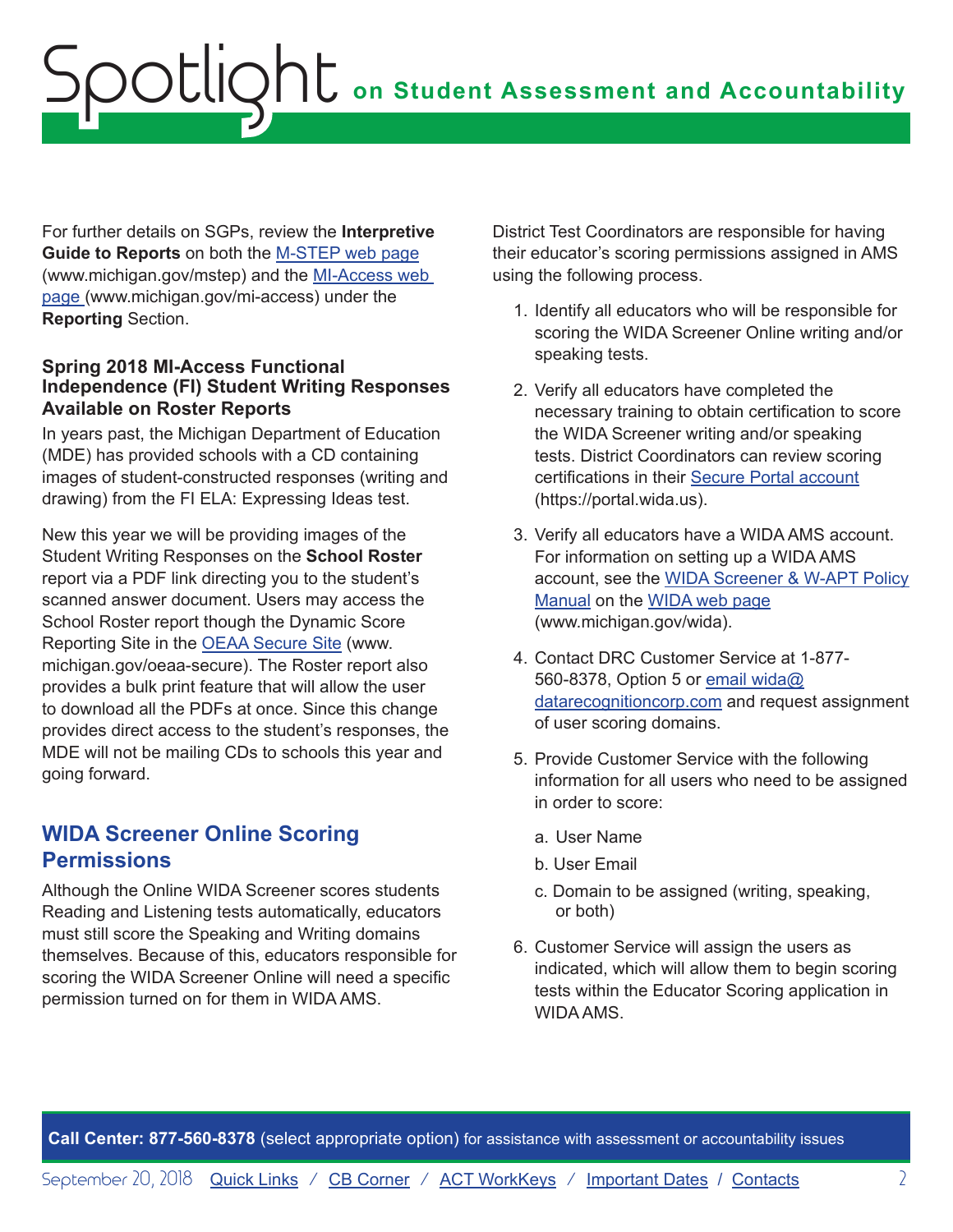# <span id="page-2-0"></span>**on Student Assessment and Accountability** Spotlight

### **Educators Need Time to Score the WIDA Screener Online**

Students' speaking and writing responses for the WIDA Screener Online are captured by the online testing engine, INSIGHT, and are available for scoring at a later time in WIDA AMS. The time between when the student takes the Screener and when the responses are available for scoring is variable and may be up to 2 hours. This means that educators must have time to score responses a later time.

# **Sending Scores Back Program for Shared Educational Entities (SEEs and S2E2s)**

If your ISD, consortium, or district operates or participates in a school or program that provides

- Alternative Education,
- Early/Middle College Education,
- Gifted & Talented Education, and/or
- Special Education,

your ISD, consortium, or district may wish to apply to participate in the "Sending Scores Back" Program for school accountability reporting. Applying for the Sending Scores Back Program will designate your school building or classroom program as a Shared Educational Entity (SEE) or Specialized Shared Educational Entity (S2E2). This status is then used to identify students and schools to be processed separately from standard school accountability reporting in the Michigan School Index System. Students in these schools/programs are attributed back to a school building identified in their resident school district for the purposes of School Index result calculations. The Sending Scores Back Program is offered as a benefit for schools or programs offering

these types of educational services, by providing them the ability to have non-resident student assessment results and non-resident student graduation statuses redirected in the Michigan School Index System to a school in a student's district of residency.

Shared Educational Entities (SEEs) and Shared Specialized Educational Entities (S2E2s) that participated in the Sending Scores Back Program in a prior school year will need to reapply to reestablish their status as a SEE or S2E2 in the Sending Scores Back Program for the 2018-2019 School Index results.

Additional information and applications to participate in this program will be available in the coming weeks on the [Shared Educational Entities web page](http://www.michigan.gov/sees) (www. michigan.gov/sees).

 $\frac{1}{2}$ 

for the Early Literacy and  $\mathcal{L}_{\text{max}}$ Assessments (K-2) to cover all three assessments Staff may complete **one Security Compliance Form** for the Early<br>Literacy and **M** Literacy and Mathematics Benchmark Assessments (K-2) to cover **all three assessments** during the school year.

**Did You Know?**

 $\left\vert \left\langle \left\langle \left\langle \mathcal{L}\right\rangle \right\rangle \right\rangle \right\vert$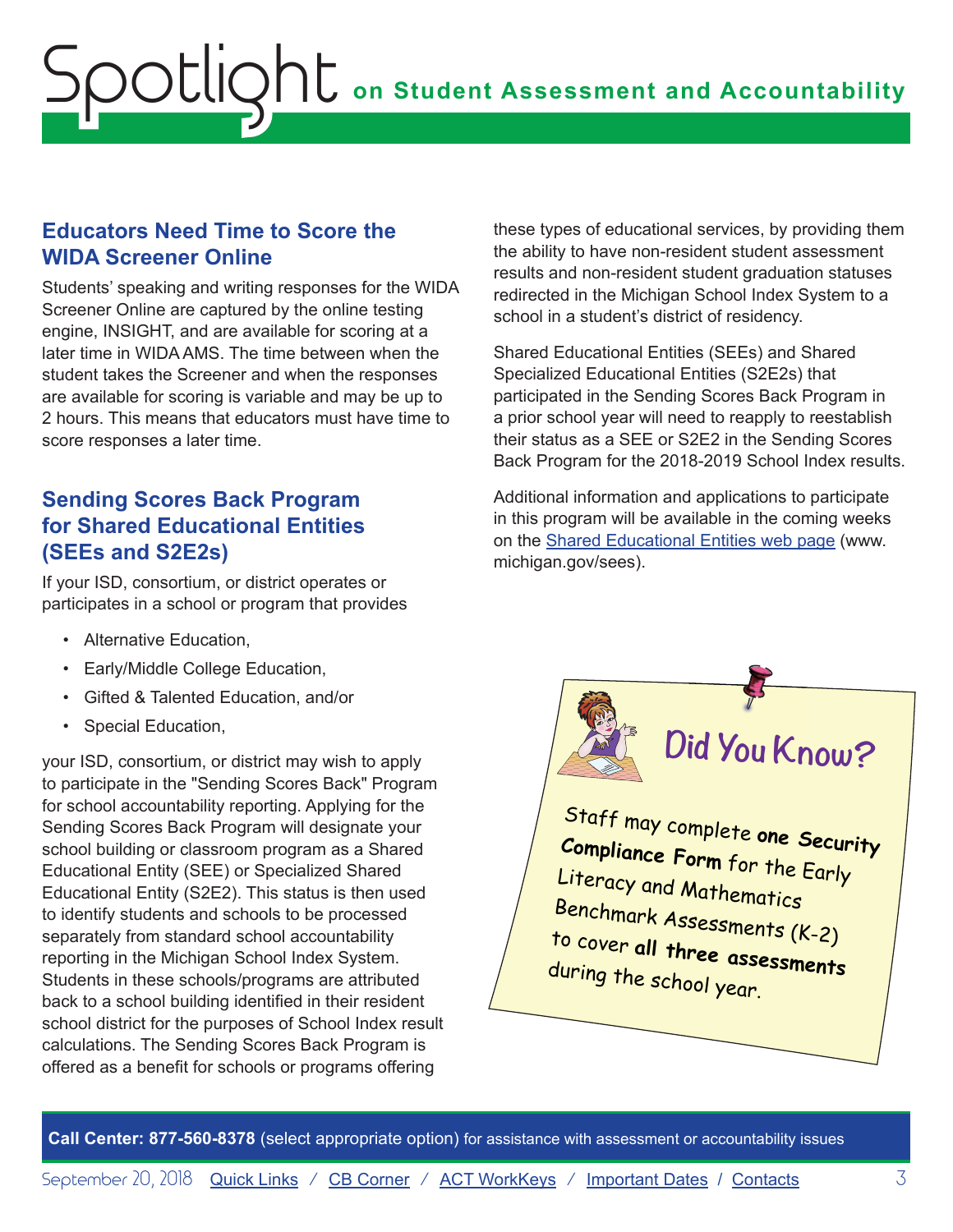# <span id="page-3-1"></span><span id="page-3-0"></span>College Board Corner

 *Information on SAT*™*, PSAT 8/9*™*, and PSAT10*™ *provided by the College Board*

## **Get Ready for Spring 2019 – Implementation Workshops**

Implementation workshops are free and provide information about the Michigan-provided SAT with Essay, PSAT 10, and PSAT 8/9 for grades 8 and 9 test administrations in the spring of 2019. Building administrators and building test coordinators will learn about the latest enhancements and changes for the Spring 2019 administration, prepare to

administer the College Board exams, and get information about timelines and professional development offerings.

The workshops will be held throughout the state; some locations and dates are still being finalized. All workshops will last for three hours in the morning and lunch will be provided after. To register, go to the [College Board Workshop page](http://www.collegeboard.org/michiganworkshops) (www.collegeboard.org/michiganworkshops).

| <b>City</b>               | <b>Location</b>                                | <b>2018 Workshop Dates</b> |
|---------------------------|------------------------------------------------|----------------------------|
| Alpena                    | Alpena-Montgomery-Alcona ESD                   | Thursday, November 8       |
| Centreville               | <b>TBD</b>                                     | <b>TBD</b>                 |
| Clare                     | <b>Clare-Gladwin RESD</b>                      | Monday, November 12        |
| <b>Clinton Township</b>   | Macomb ISD                                     | Friday, November 9         |
| Escanaba                  | Delta Schoolcraft ISD                          | Wednesday, October 31      |
| <b>Flint</b>              | Genesee ISD                                    | Tuesday, November 13       |
| <b>Grand Rapids</b>       | Kent County ISD                                | Monday, November 5         |
| <b>Hancock</b>            | <b>Copper County ISD</b>                       | Thursday, November 1       |
| Jackson                   | Jackson ISD                                    | Wednesday, November 7      |
| Lansing                   | <b>Greater Lansing Association of Realtors</b> | Tuesday, November 13       |
| Portage                   | Kalamazoo RESA                                 | Tuesday, October 16        |
| Sault Ste. Marie          | Eastern Upper Peninsula ISD                    | Monday, September 17       |
| <b>Traverse City</b>      | <b>Traverse Bay ISD</b>                        | Tuesday, November 20       |
| <b>Waterford Township</b> | Oakland County ISD                             | Monday, November 12        |
| Wayne                     | <b>Wayne County RESA</b>                       | Tuesday, November 13       |

*(Continued on next page)*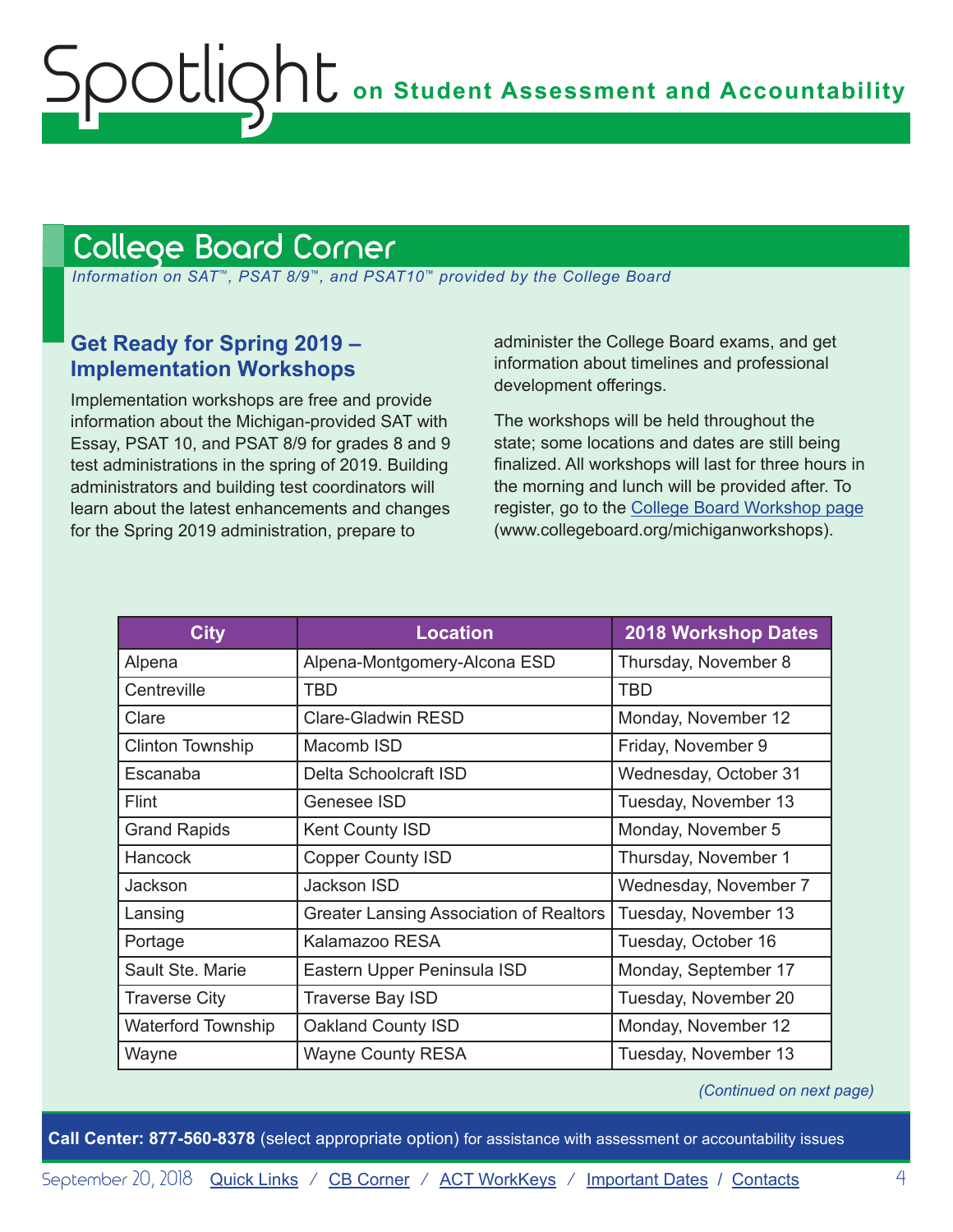# **Updating EEM**

See the article from [September 6, 2018 Spotlight](https://www.michigan.gov/documents/mde/Spotlight_9-6-18_631964_7.pdf) regarding updating the **Educational Entity Master (EEM)**. For the state-provided SAT with Essay, PSAT 10, and PSAT 8/9 for grade 8 and grade 9 administrations in Spring 2019, College Board will use contact information from the EEM to identify staff responsible for implementing the assessments. Test shipments will be sent to the address associated with the test coordinator's record in EEM. If EEM information is not accurate, communications and test shipments may be impacted. **Staff can serve multiple roles, if needed.** Once updated in EEM, it takes 7-10 days for College Board to receive and process the updates.

Contact information should be provided in EEM, at the **building level**, for each of the following roles:

- SAT Test Coordinator
- PSAT Grade 10 Test Coordinator
- PSAT Grade 9 Test Coordinator
- PSAT Grade 8 Test Coordinator
- SAT Backup Test Coordinator
- PSAT 9/10 Backup Coordinator
- PSAT Grade 8 Backup Coordinator

Schools should review their EEM contacts on the **District and Schools Contacts** page in the [OEAA](http://www.michigan.gov/oeaa-secure)  [Secure Site](http://www.michigan.gov/oeaa-secure) (www.michigan.gov/oeaa-secure)

by selecting Assessment Registration, and then Districts and Schools Contacts. **Ensure contacts for 8th grade are added.**

**For public schools:** if changes are required, the District and Schools Contact page will list your authorized district EEM contact for making updates. If no changes are needed, no further action is required.

**For private schools:** provide any updates or additions to the Nonpublic School Office at [nonpublicschools@michigan.gov](mailto:nonpublicschools%40michigan.gov?subject=) or 517-335-0543. If no changes are needed, no further action is required.

Common errors that cause issues with communications and shipments:

- 1. EEM is not updated for the 2018-19 school year.
- 2. EEM is updated at the district level instead of the school level.
- 3. The address associated with the test coordinator's record in EEM is incorrect.

## **Questions about Spring PSAT 8/9, PSAT 10, or SAT?**

- call the Michigan Educator Hotline: 866-870-3127 (select Option 1)
- email [michiganadministratorsupport@](mailto:michiganadministratorsupport%40collegeboard.org?subject=) [collegeboard.org](mailto:michiganadministratorsupport%40collegeboard.org?subject=)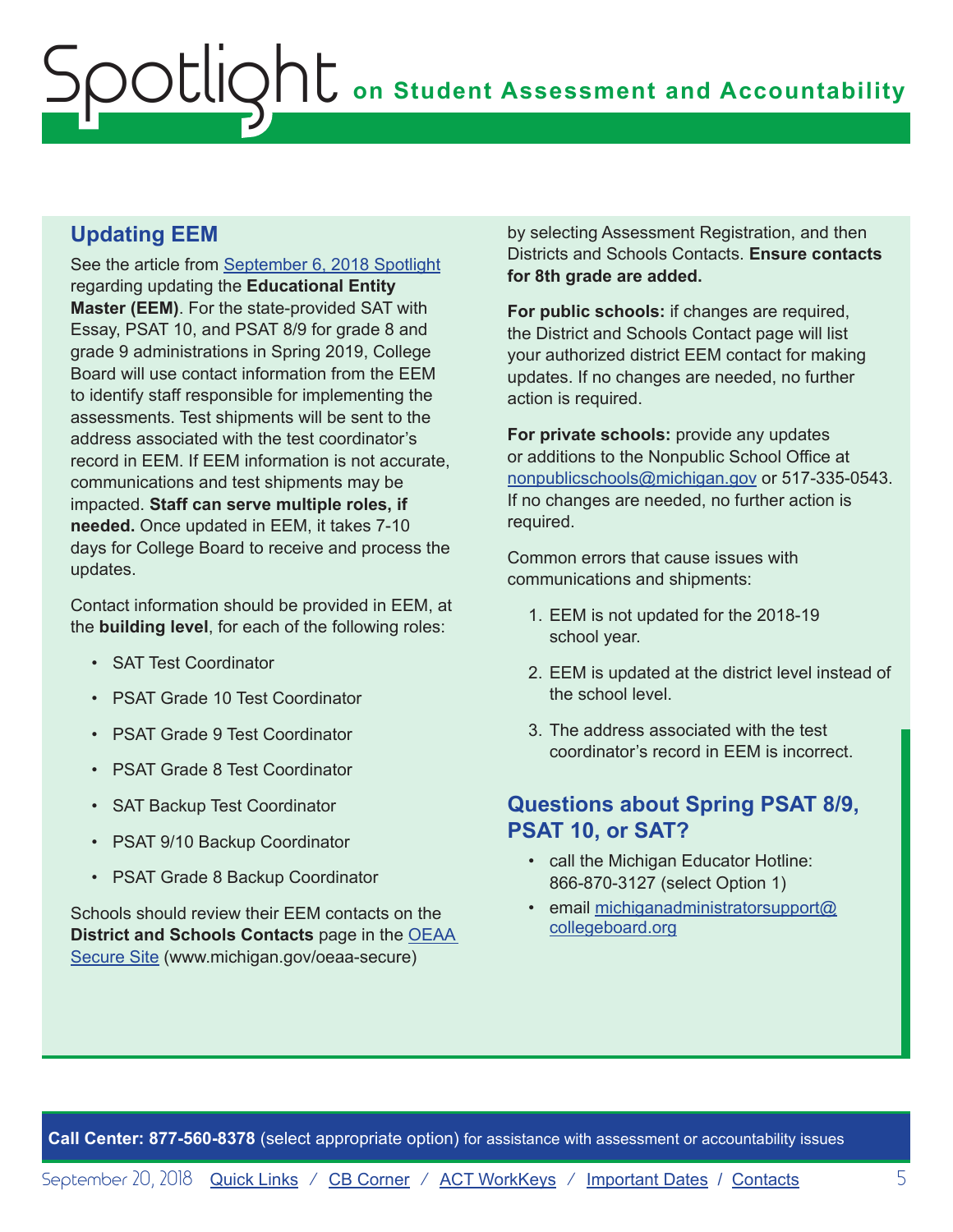**on Student Assessment and Accountability**

<span id="page-5-1"></span>**ACT** 

Information on ACT WorkKeys<sup>®</sup> provided by the ACT<sup>®</sup>.

## **Preparing for the Spring 2019 Administration**

<span id="page-5-0"></span>Spotlight

While the Spring 2019 administration of the ACT WorkKeys assessment is many months away, an important first step is to ensure your building/ school's "WorkKeys Test Coordinator" has the correct email address, phone number, and mailing address in the [Educational Entity Master \(EEM\)](www.michigan.gov/EEM) (www.michigan.gov/eem). Please note that this must be done for **each school** in the district and **not** at the district level**.**

MDE pulls the contact information and mailing addresses from the EEM system for ACT to use in generating emails and to ship test materials. Inaccurate information will result in the school's WorkKeys Test Coordinator not receiving critical information in a timely manner and therefore overlooking key deadlines and delaying the receipt of test materials.

If the information for your building/school is inaccurate, have your authorized district EEM user update the EEM system no later than **Friday, October 5, 2018** to ensure your school receives the necessary information to start the Manage Participation process in November. It is also important to verify, and update if needed, the mailing address for the WorkKeys Test Coordinator. This is the address where all WorkKeys materials will be sent in March. The mailing address cannot be a post office box.

**Please note:** Updating the EEM system can only be done by the district's authorized EEM user. If you are not sure who your authorized EEM user is, use the **District and School Contact** page on the [OEAA Secure Site](http://www.michigan.gov/oeaa-secure) (www.michigan.gov/oeaa-secure) to retrieve their name and contact information.

- Instructions for using the **District and School Contact** page are available on the [Secure](http://www.michigan.gov/securesitetraining)  [Site Training web page](http://www.michigan.gov/securesitetraining) (www.michigan.gov/ securesitetraining) under the **Miscellaneous**  section.
- Nonpublic schools should call 517-335-0543 or email [nonpublicschools@michigan.gov](mailto:nonpublicschools%40michigan.gov?subject=) for updates to the EEM.
- Refer to the September 6, 2018 Spotlight [Newsletter](https://www.michigan.gov/documents/mde/Spotlight_9-6-18_631964_7.pdf) (www.michigan.gov/mde-spotlight) for additional information.

The Manage Participation process will begin on **November 5, 2018**. The login information will only be sent to the WorkKeys Test Coordinator on file in the EEM system. Watch for an email from ACT (the week of October 30, 2018) that will contain instructions on how to complete the Manage Participation process. All schools, public and nonpublic, must confirm they are participating in order to receive test materials and administer the WorkKeys assessment. This process will take approximately five minutes.

#### **Contacting ACT**

If you have questions, you may:

- 1. contact ACT via the [Contact Us web page](http://www.act.org/aap/state/contact.html) [\(www.act.org/aap/state/contact.html\)](www.act.org/aap/state/contact.html)
- 2. call ACT at 800-553-6244 9:30 AM – 6:00 PM ET
	- standard time: ext. 2800
	- accommodations: ext. 1788
- 3. email accommodations questions to [ACTStateAccoms@act.org](mailto:ACTStateAccoms%40act.org?subject=)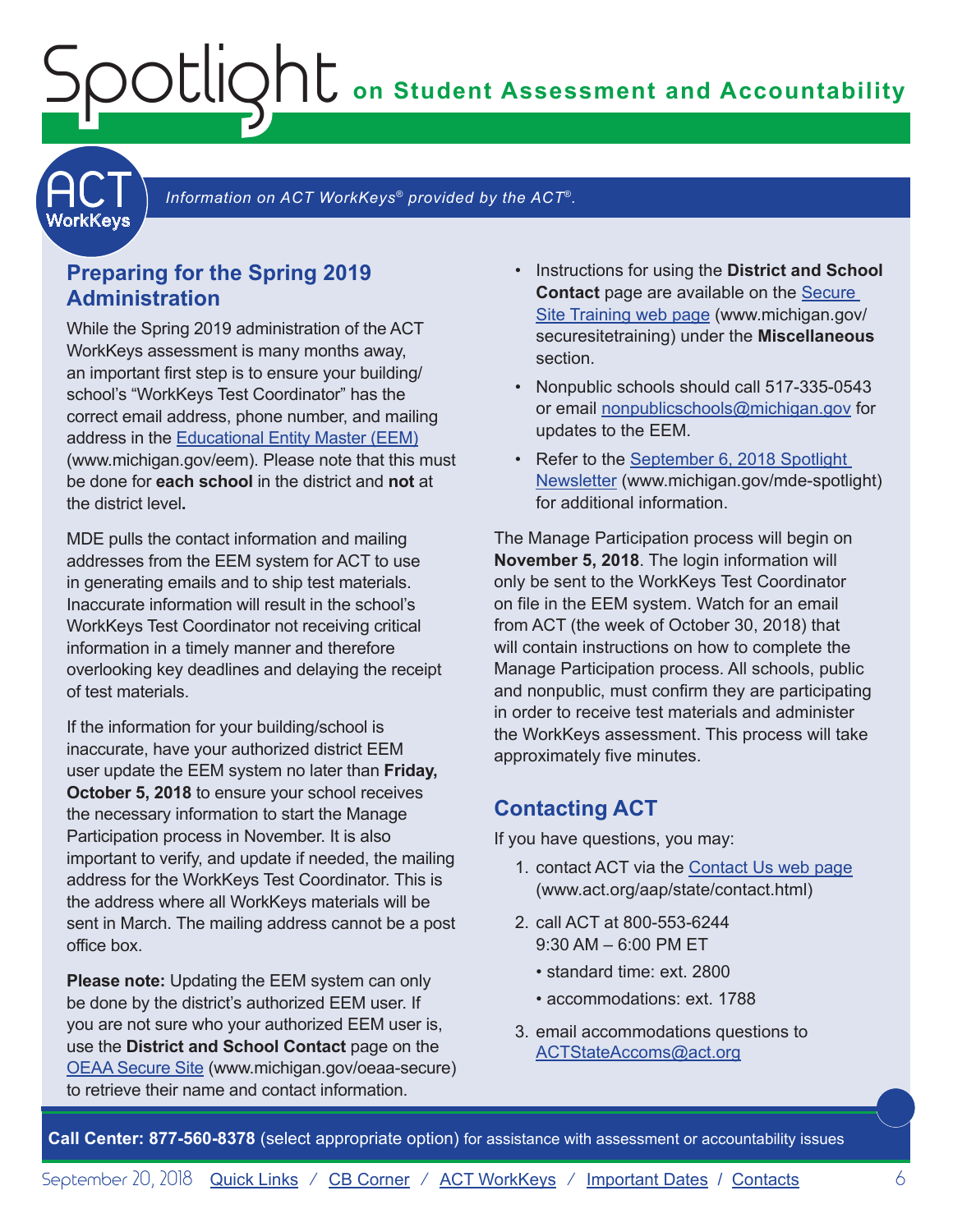<span id="page-6-0"></span>

# <span id="page-6-1"></span>**Important Dates**

# **September**

### **Early Literacy and Mathematics**

#### **Now – October 4, 2018:**

• Pre-Identification of Students for the Fall 2018 **Early Literacy and Mathematics Benchmark Assessments**

#### **Now – October 5, 2018:**

• Create/manage online test sessions in eDIRECT for the Fall 2018 **Early Literacy and Mathematics Benchmark Assessments**

#### **Now – October 5, 2018:**

• Fall 2018 **Early Literacy and Mathematics Benchmarks Assessments** testing window

## **ACT WorkKeys, SAT, and PSAT**

#### **Now – October 5, 2018:**

• Assign and update **WorkKeys, SAT, and PSAT** Test Coordinator contact information (for each school, not at the district level) in the [Educational](www.michigan.gov/EEM)  [Entity Master \(EEM\)](www.michigan.gov/EEM)

# **October 2018**

**Monday, October 8 AND Tuesday, October 9, 2018 (2-day workshop) 8:30 AM to 3:30 PM:**

• **WIDA Leading Schools for Multilingual Learner Achievement –** Workshop #1 [REGISTER NOW](https://www.eventbrite.com/e/leading-schools-for-multilingual-learner-achievement-registration-46676636075)

#### **Thursday, October 11 AND Friday, October 12, 2018 (2-day workshop) 8:30 AM to 3:30 PM:**

• **WIDA Leading Schools for Multilingual Learner Achievement –** Workshop #2 [REGISTER NOW](https://www.eventbrite.com/e/leading-schools-for-multilingual-learner-achievement-tickets-46676638081)